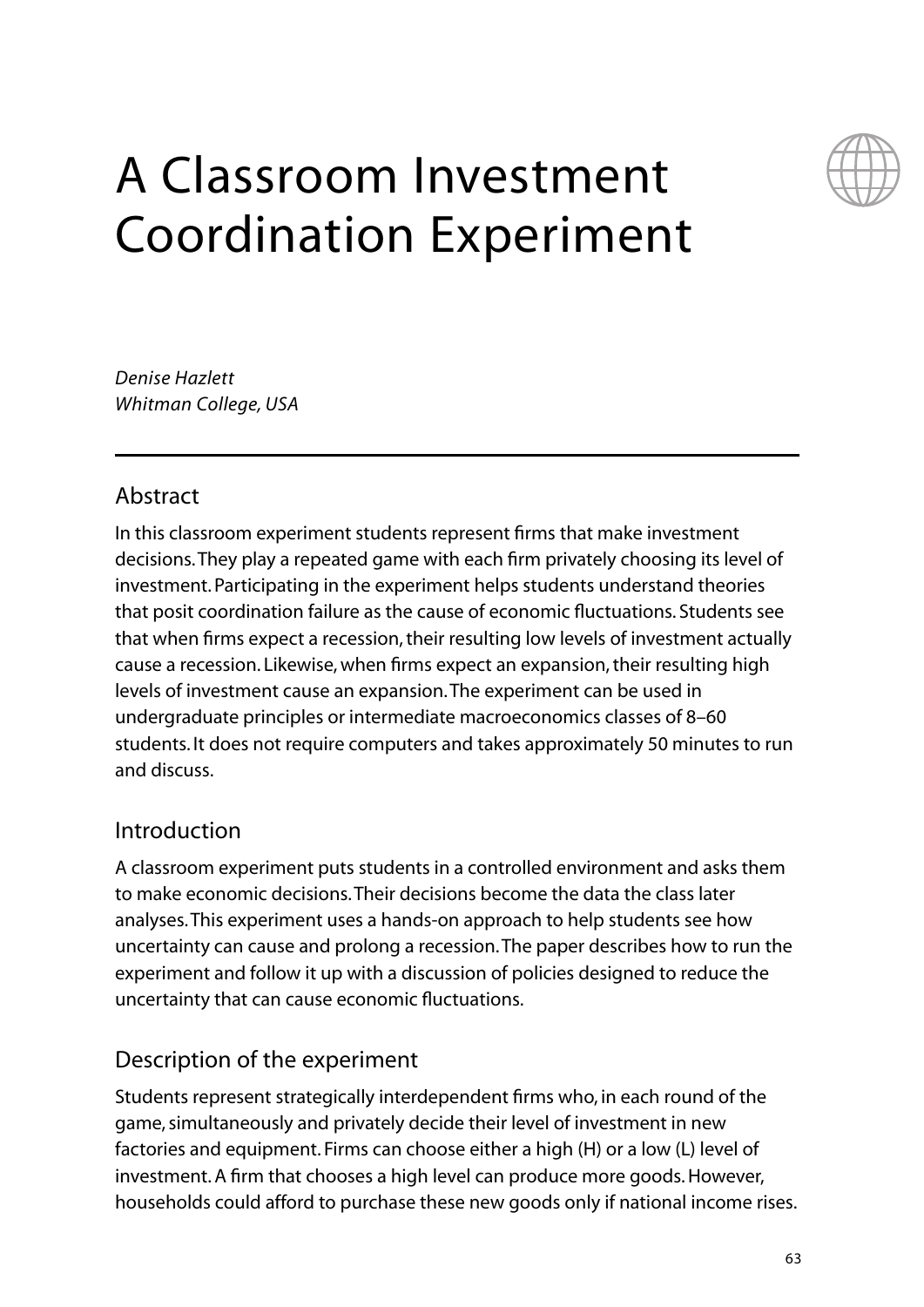National income *would* rise if other firms simultaneously chose to invest at a high level, thus raising aggregate demand. However, if other firms invest at a low level, generating low aggregate demand, then a firm that invests at a high level will have incurred a large expense without a corresponding increase in revenue. In contrast, a firm that invests at a low level avoids the expense of high investment. So, this latter firm does not suffer as much when aggregate demand is low.Thus, unless the other firms in the economy invest at a high level, a firm does better to choose a low level of investment.

The instructor forms the class into groups of four to play the game described in Table 1. Each group represents an economy. Having multiple groups allows the class to generate results for several economies simultaneously (see Appendix A for the instructions). A printable version of the instructions and a student recordkeeping sheet can be accessed online by going to http://people.whitman.edu/~hazlett/econ/.

#### **Table 1:** Payoffs for the investment game

| Of the 3 other firms in your group,<br>the number who choose H | $\Omega$ | $\frac{1}{2}$                          |    |
|----------------------------------------------------------------|----------|----------------------------------------|----|
| Your profits if you choose H                                   | $\Omega$ | $\begin{array}{ccc} & 1 & \end{array}$ | -5 |
| Your profits if you choose L                                   |          | -3                                     |    |

Table 1 describes the payoffs to one firm, depending on what the three other firms in the group choose. Small, individually wrapped candies such as Hershey's Kisses serve as the payoffs.The first column in Table 1 shows a firm's profits when no one else in the group chooses H. In this case, a firm that chooses H would get a profit of zero. If the firm had instead chosen L, it could have avoided the futile expense of high investment during a recession, thereby earning profits of 2. Similarly, the last column shows the firm's profits if all three of the other players choose H.The firm would earn 5 if it also chooses H, but only 4 if it chooses L.With an expansion underway, the firm does better by investing at a high rather than low level.The middle columns describe the other possible situations in which a firm could find itself.

The one-shot game has two pure-strategy Nash equilibria. In one equilibrium, all of the firms invest at a low level, causing a recession. In the other equilibrium, all of the firms invest at a high level, causing an expansion.The various other possible outcomes generate intermediate levels of aggregate output. In each case, the more firms that choose H, the higher the combined profits of the firms. Moreover, everyone choosing H produces the highest possible profit for each individual firm. However, because choosing H entails risk, coordinating on this optimal outcome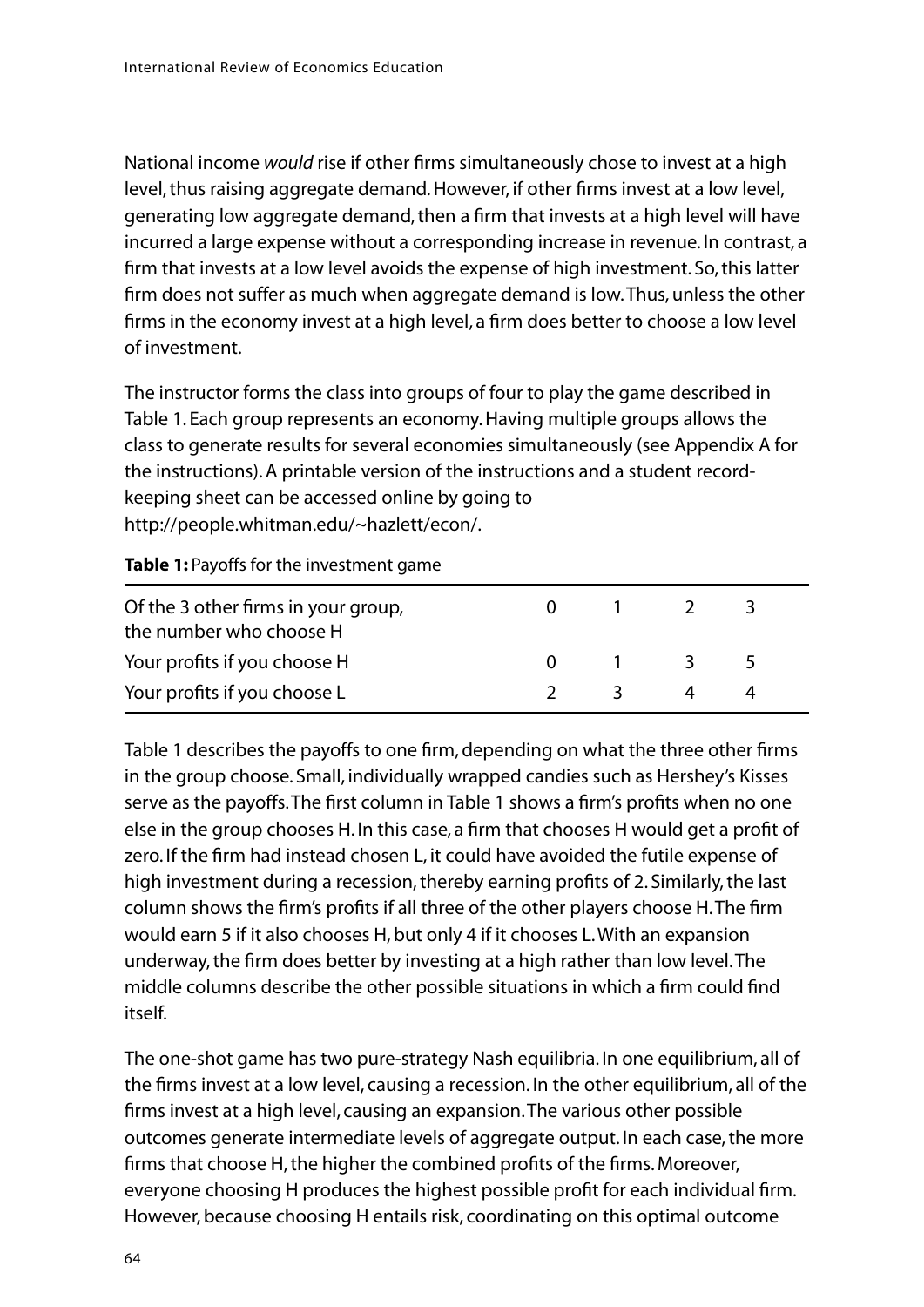may prove difficult. A firm must believe that everyone else in the group will choose H for its best response to be H.

Students will repeat the game several times, and the instructor can change group members for each round. Repeated play generates a series of data for each economy, so the class can compare these performances through the rounds.What is more, repeated play captures the continuing nature of the investment game that real firms play. I suggest running approximately 6–8 rounds.The instructor does not tell students how many rounds they will play, thus generating the equivalent of an infinitely repeated game with a discount rate equal to the probability of the game ending that round.1 For simplicity, each round is completely independent from the previous one.That is, an investment decision affects payoffs in this round, but not in the future. Essentially, the capital produced by investment completely depreciates before the next round.

Changing the group members allows the instructor to include students who did not initially join a group, either because the class was not divisible by four or because a student showed up late. It works well to have 1–3 students sitting out each round, waiting to get switched into an economy.When they first join an economy, the unknown element they represent generates uncertainty, mimicking the real-world effect of new firms starting up. Similarly, switching a few members between groups can change their expectations and trigger fluctuations in aggregate investment.

In order to keep students focused on their decisions in each round (and also to avoid overwhelming them with too much candy), only one round provides actual payoffs.The instructor announces before the experiment begins that a die roll at the end of the experiment will determine which round provides payoffs. After an experiment that lasted more than six rounds, the instructor rolls the die twice, once to determine whether the payoffs will come from the first or last half of the experiment, and again to determine the payoff round. Students who were sitting out during that round collect the average payoff for the class as a whole. Note that the maximum possible payoff provides five candies per students. A one-pound bag of Hershey's Kisses contains 100 pieces, the maximum payoff for a class of 20 students.

In each round, students privately record their investment choices and the names of the people in their group (see Appendix B for this record-keeping sheet). Once all the students have finished recording their choices for a round, the instructor asks each to report this choice to the class. Students then record their group's results, and their own profit for that round. In order to track each firm's investment level and each economy's performance through the rounds, the instructor uses the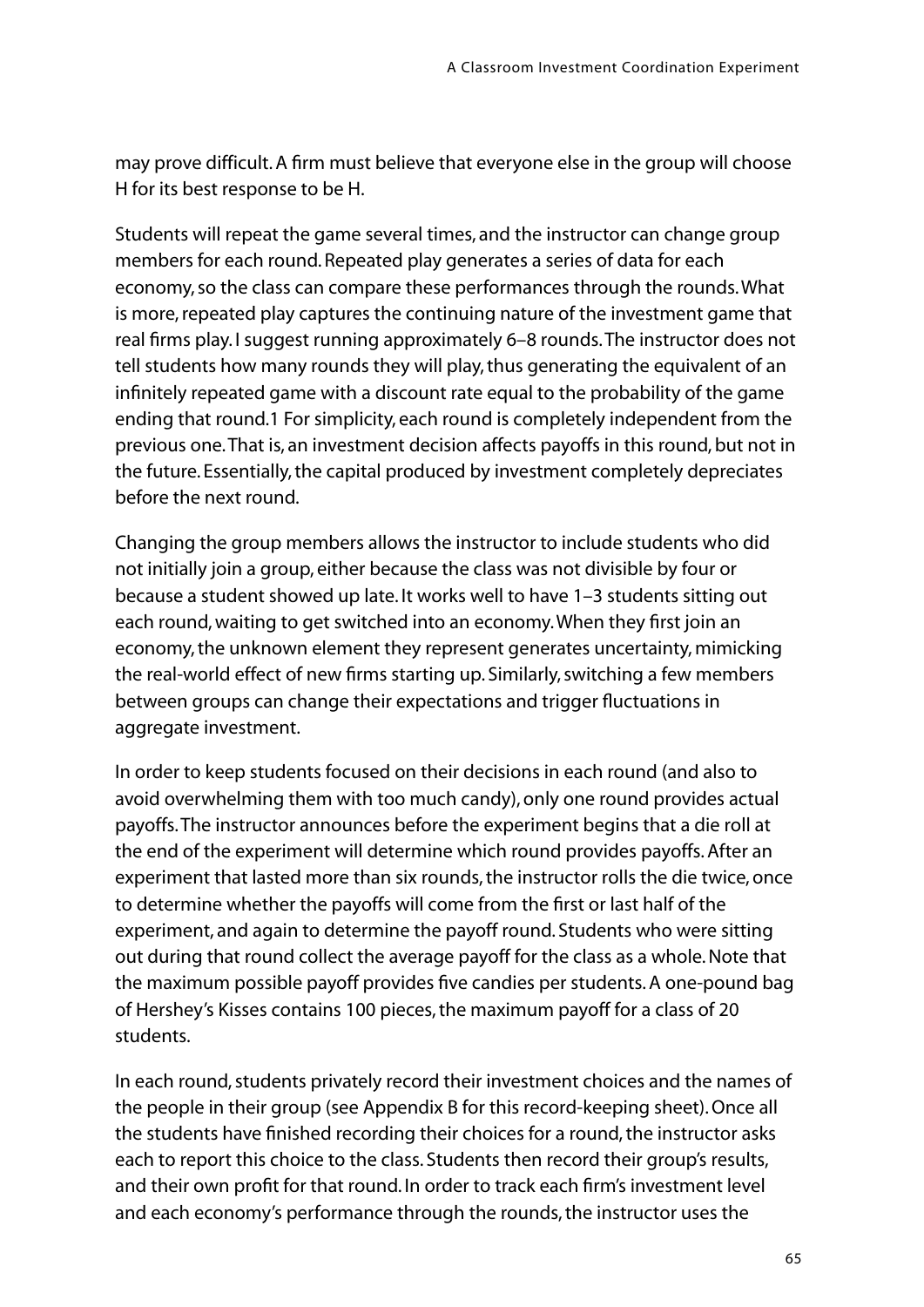board to display the results.The instructor can then ask the class in a follow-up discussion to interpret how each economy performed. For instance, no firms choosing H generates the equivalent of a severe recession in that round. Similarly, one firm choosing H generates a mild recession, two choosing H generates an intermediate outcome, three choosing H generates a mild expansion, and all four choosing H generates a strong expansion.

In the initial rounds, the instructor does not allow students to talk directly to each other about the game.This restriction on direct communication reflects the physical and legal limitations on communication between firms in an actual economy. However, instructors can lead a general class discussion between rounds, as students report their choices.This discussion mimics the indirect communication between firms provided by business newspapers and trade publications.The instructor asks a few students to explain the reasoning behind their choices, much like a newspaper reporter interviewing a firm's manager. In response, some students explain their concerns about the risk involved in choosing H. Others describe their own choice of H as a signal that they would like to see all the members of their group choose H, to everyone's benefit.This indirect communication can influence expectations, thereby affecting future choices. For instance, a wave of optimism about the investment climate might hit a group in which one or more members make a veiled plea for everyone to choose H. Likewise, a group in which members worry aloud about the riskiness of H might suffer a bout of pessimism.

In the last round or two, the instructor allows students to talk directly to each other. They can then make statements, and even promises, about how they intend to play. However, they would still record their choices privately, and have no method for enforcing any promises. Direct communication generally improves coordination, producing higher levels of investment.This result inspires discussion of possible changes in economic structure that promote coordination of investment. Such changes could include advances in information technology, for instance.

The instructor also makes changes that typically cause coordination to break down. For instance, the instructor takes one or two individuals who have persistently played L and substitutes them into a group that has historically achieved high levels of coordination. Members of that group who previously played H often switch to L.The resulting recession promotes discussion of how a sudden lack of confidence in the economy can have dire consequences for investment levels.This discussion can move on to specific ways policy makers attempt to maintain confidence and reduce uncertainty about the investment climate.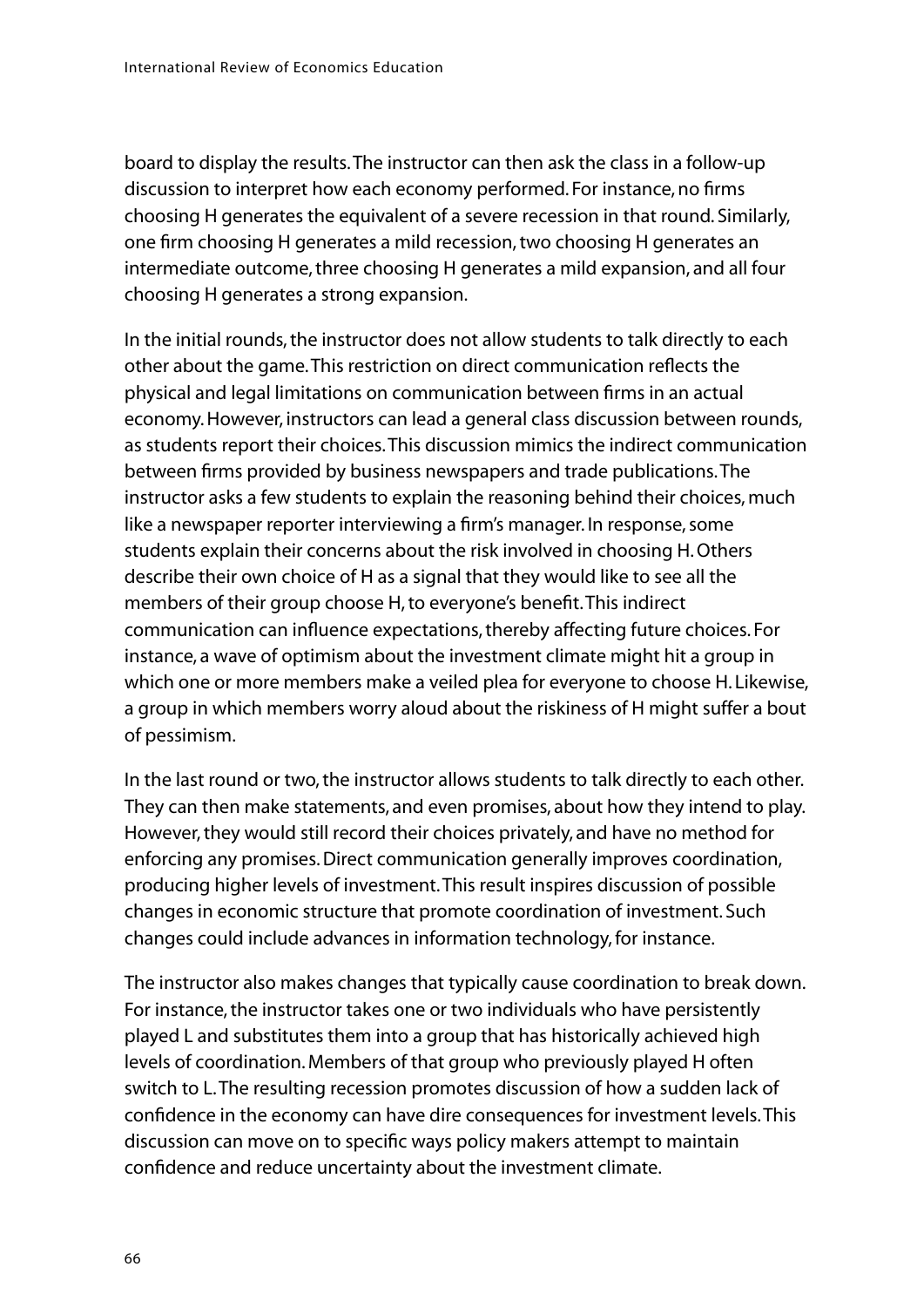I recommend waiting to form the groups until after students have made their first-round choices. Not knowing who is in their economy tends to keep students from signalling each other while the instructor is busy reading the instructions to the class and dealing with student questions. I also recommend letting students know who will be in their group before each subsequent round, so that the past history of play affects current choices.

Early on, some students may have problems deciphering how one firm's profit depends on the actions of the other firms in the group. I therefore suggest that after all of the members of a group finish reporting their choices, the instructor ask the class to calculate the profit earned by each firm in that group. Having the class work this exercise aloud a few times ensures that everyone eventually understands how to determine profits. Recording these profits on the board provides a reference for those students struggling to understand. For example,Table 2 shows the results from the first two rounds for a particular introductory macroeconomics course with 20 students.This table displays the profit for each group member, as the instructor would write it on the board. Note that in this particular class, every possible combination of play appears within two rounds. After a round or two, the instructor asks whether anyone needs more help figuring out how the payoffs work. Once everyone understands, the instructor can stop writing the payoffs, and simply record the investment choices.

| Round | Group 1    | Group 2    | Group 3    | Group 4    | Group 5    |
|-------|------------|------------|------------|------------|------------|
| 1     | LHHH       | LLLL       | LLLL       | LLLH       | LLHH       |
|       | 4, 3, 3, 3 | 2, 2, 2, 2 | 2, 2, 2, 2 | 3, 3, 3, 0 | 4, 4, 1, 1 |
| 2     | нннн       | LHHL       | LHLH       | HHLH       | LHLH       |
|       | 5, 5, 5, 5 | 4, 1, 1, 4 | 4, 1, 4, 1 | 3, 3, 4, 3 | 4, 1, 4, 1 |

**Table 2:** Example results, including profits, for the first two rounds

When recording the results on the blackboard, the instructor preserves the order that students report their decisions within each group.Then, a glance down a column shows a particular student's decisions in every round.

For classes larger than about 32, the instructor could save time by recording on the board the results from a subset of five groups, rather than all of the groups. Of course, everyone else would still take a moment after each round to report their choices to the other members of their group, and every student would receive payoffs. Having five groups report all of their results provides enough visual information for the class to compare how different economies performed. During the follow-up discussion, groups whose results do not appear on the board can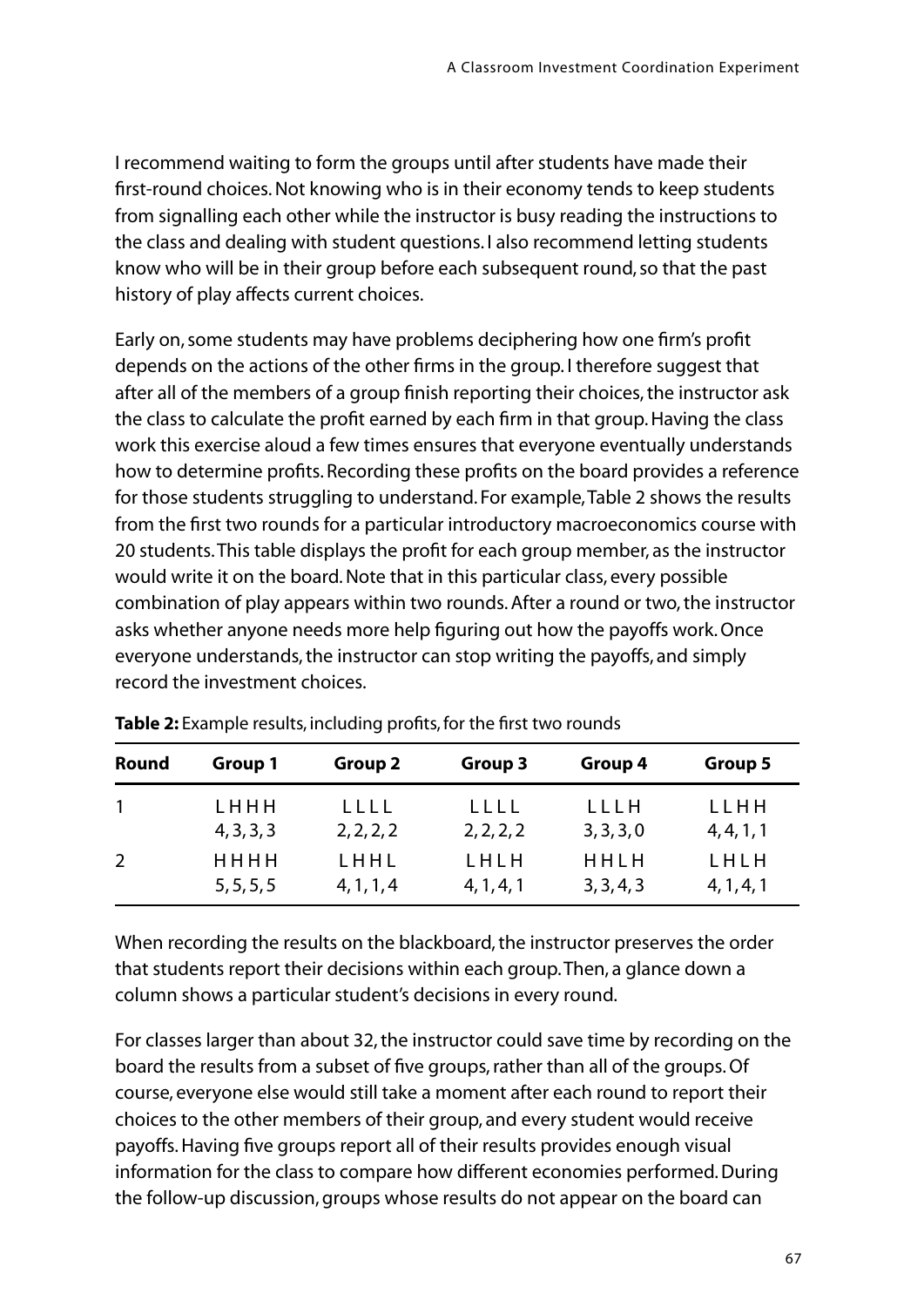briefly report on what their economy did.The class then considers why some groups managed to converge on the high-investment equilibrium, while others converged on the low-investment equilibrium or achieved something in between.

#### Some comments on payoffs

For the payoffs, I strongly advise using an item like candy rather than grades or extra credit points. Instructors should especially note that combining a grade for the experimental outcome with a curved course grade would change the experiment into a game where students gain by making somebody else's payoffs lower.That backstabbing game presents a completely different set of incentives than those in an investment coordination situation, where everyone becomes better off if they coordinate.

A cardinal rule of experimentation requires delivering exactly the payoffs promised, no more and no less. If the instructor gives students any reason to believe that they will not receive the payoffs as specified, then they will suspect that they are playing a different game.This suspicion could well affect their choices. So, an instructor who has extra candy remaining after distributing the payoffs, should resist any temptation to dispense the leftovers to this class.

### Discussion

The results can differ widely between groups within a class, and between classes. This variety of results provides rich material for a discussion of the role that expectations play in generating economic fluctuations. A brief background reading for instructors on the topic of expectations and investment coordination appears in Christiano and Fitzgerald (1998). On pages 67–8, these authors present a two-firm game with Pareto ranked Nash equilibria as an example of a potential investment coordination failure. Even in this simplest of games, expectations can act as aggregate shocks driving the business cycle. If each player expects the other to choose L,then this self-fulfilling expectation generates a recession. Likewise, a self-fulfilling expectation of H generates an expansion.

Instructors need not use terms such as 'Nash equilibrium' or 'coordination game' as they discuss the investment coordination experiment with their students. Nor do students need a background in game theory in order to participate in this experiment. Discussion can focus on the economic interpretation of students' actions, without using any of the language of game theory. However, for students who do know game theory, the instructor can ask them to identify the pure strategy Nash equilibria of the one-shot game.There are two and they are Pareto-ranked. In the Pareto inferior equilibrium all of the firms invest at a low level,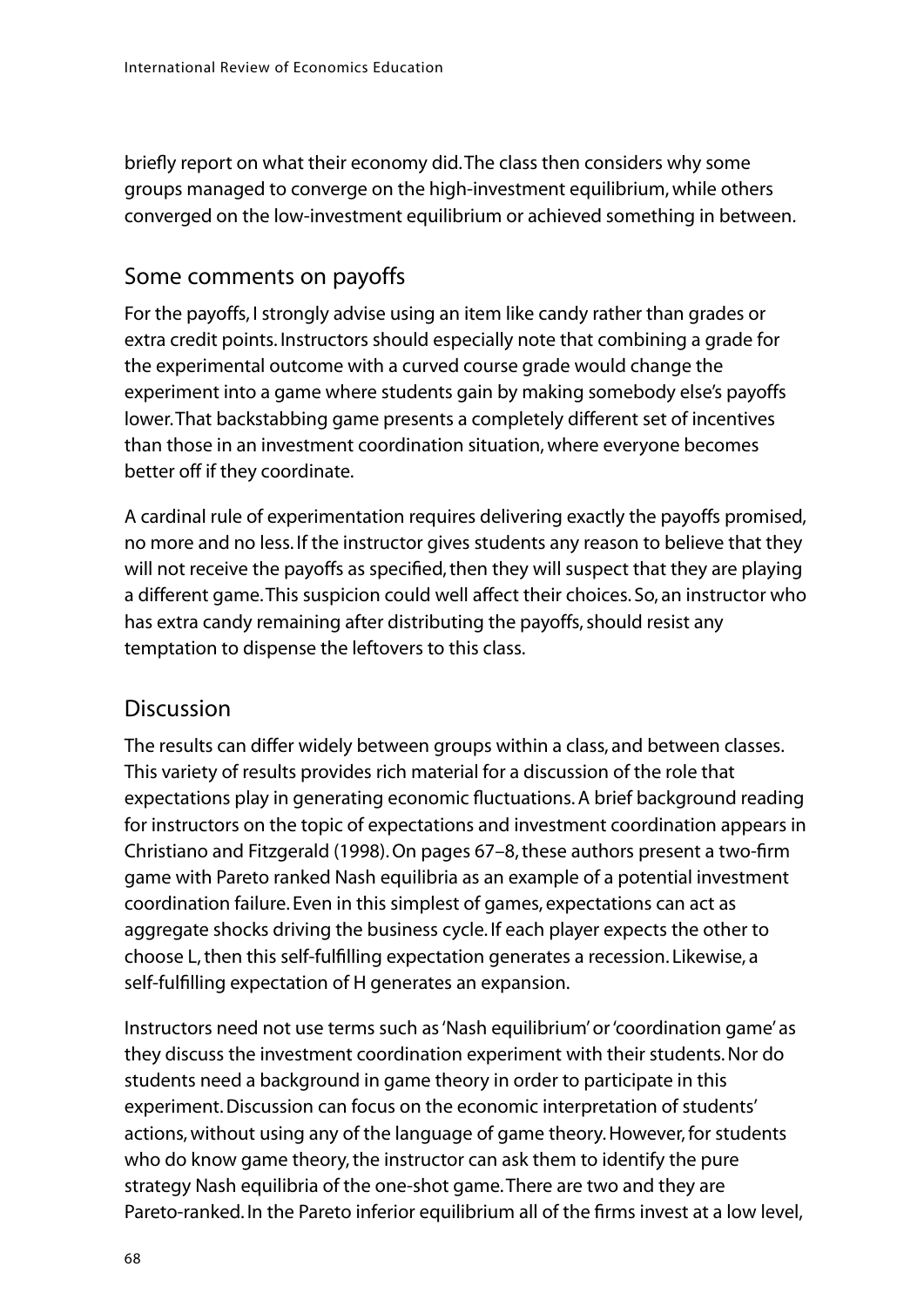generating a recession.This strategy profile is a Nash equilibrium because if everyone else chooses L, a firm's best response is to choose L. Similarly, if everyone else chooses H, a firm's best response is to choose H. So, in the Pareto superior equilibrium all of the firms invest at a high level, generating an expansion.The normal form for a four-person game cannot be displayed in a single matrix, so the instructor could not show students a simple payoff matrix like that in Christiano and Fitzgerald. However, the instructor can guide students through the analysis by asking them to consider the relevant payoffs in Table 1, which appears in the instructions for the experiment. For instance, the instructor would have students note that when everyone else in the group chooses H, a firm's best response would be to choose H and get 5, rather than choosing L and getting 4.

During the follow-up discussion, I suggest showing the class a time-series graph of investment as a percentage of gross domestic product (GDP), with the periods of recession highlighted.The Federal Reserve Bank of St. Louis's *National Economic Trends* (http://www.stls.frb.org/publications/net/) includes such a graph for the United States.These data can either provide an introduction to or a quick review of the volatility of investment, as well as the correlation between investment spending and the business cycle. Given that investment variations often account for most of the downturn in GDP during recessions, the causes of these investment fluctuations take a central role in explaining business cycles.

In the class discussion, the instructor asks students to describe what factors influenced their investment decisions. Students who chose L in the first round often describe it as the safer strategy, with its minimum payoff of 2, versus 0 for H.Those who initially chose H typically explain that they did so in hopes that others would too, generating more candy for everyone.When students explain how they made their decisions in subsequent rounds, they talk about whether their expectations changed. For instance, over time some students report gaining confidence that others in their group would choose H. On the other hand, some students lose confidence.

These changes in confidence come from several sources: from experience of past play, from insights gleaned during indirect communication between rounds, from group members being switched, and from direct communication. Students sometimes cite the example provided by a group that coordinated on the highinvestment equilibrium, when explaining how they eventually managed to achieve such coordination in their own group. In contrast, having someone who had previously played L switched into a group that had achieved all H often disrupts coordination. However, sometimes these people continue to choose H.They explain later that they hoped their history of choosing H would encourage the new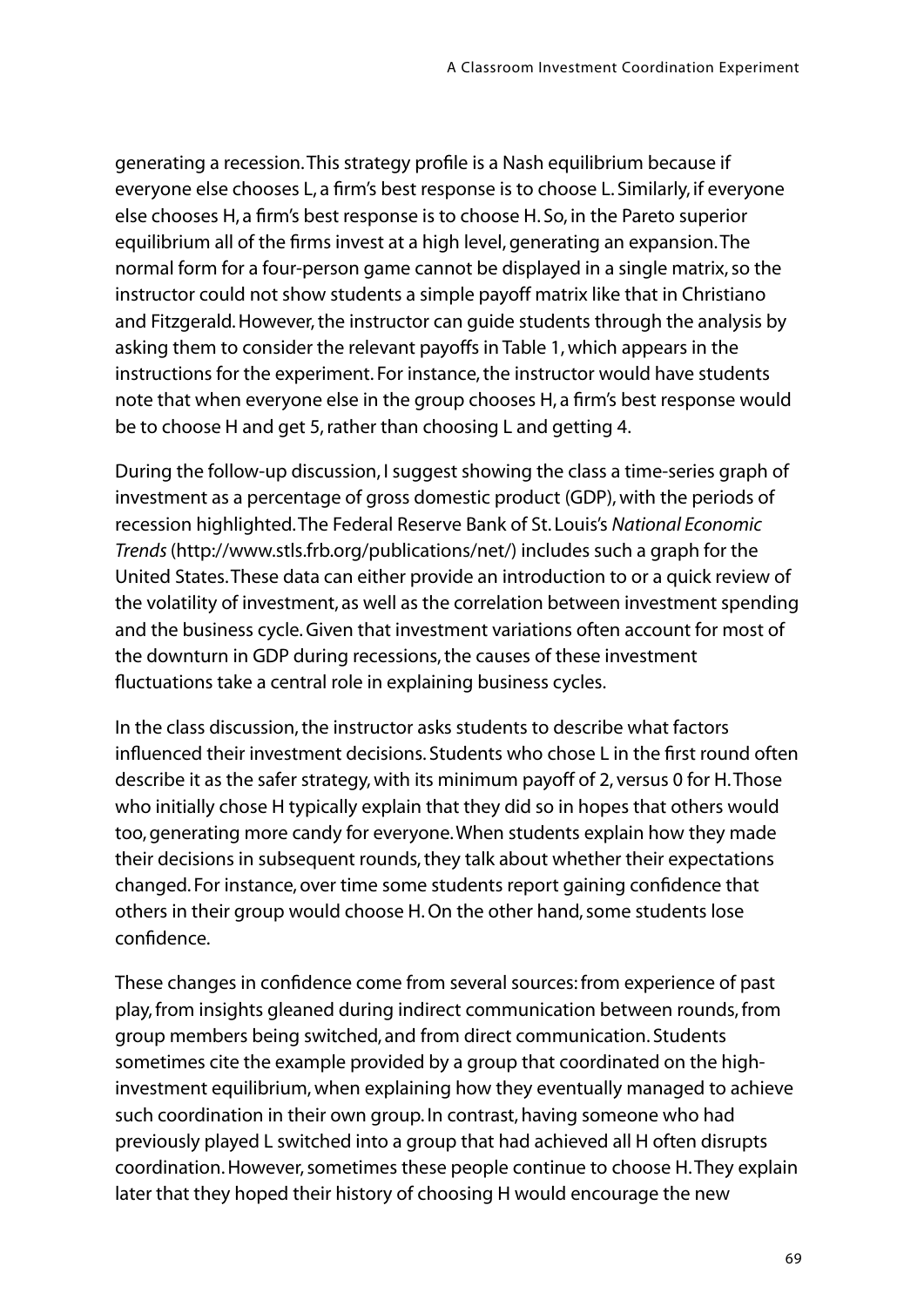member also to choose H. In fact, sometimes the new people who had played L in the preceding round do indeed switch to H.They describe being inspired by the optimism that comes from getting a fresh start.When it comes to discussing results from the rounds with direct communication, students note that being able to talk to each other generally helped them eliminate their fears about the risk of choosing H.

Once the class has had a chance to consider how changing expectations generate fluctuations in the experimental economies, the instructor can introduce the topic of real-world policy makers' attempts to improve the investment climate by reducing uncertainty. I use this experiment towards the end of my principles of economics or intermediate macroeconomics courses, after covering monetary and fiscal policy. So, in our discussion, I encourage students to consider how a stable investment climate can come in part from policy makers behaving in a predictable and forthright manner. I use the following headline from the 1 February 2001 page A1 *Wall Street Journal* article to inspire discussion of the actions the Federal Reserve takes to stabilise the business cycle:"Latest Fed Rate Cut Takes on a Contagion of Low Confidence: Amid new Signs of Gloom, Anxiety About Recession Could Be Self-Fulfilling."

## Questions for discussion

The following questions form the basis for the discussion described above.

- 1. What was the outcome in your group in each round? Did your economy have much variation in total investment over time? How would you interpret the performance of your economy?
- 2. Why did you choose the investment levels that you did? What factors do you think influenced the decisions of the other people in your group? How did the ability of firms to communicate with each other affect their choices?
- 3. Do you think the success or failure of firms to coordinate investment decisions in this experiment provides a possible explanation for the actual fluctuations we see in aggregate investment? Explain your reasoning.
- 4. What sort of changes in the experimental setting could help firms in the experiment achieve the profit-maximising outcome that occurs when everyone invests at a high level? Could real firms possibly achieve something close to this outcome? If so, what sort of policy measures could help?
- 5. A 1 February 2001 Wall Street Journal article begins with this headline:"Latest Fed Rate Cut Takes on a Contagion of Low Confidence: Amid new Signs of Gloom, Anxiety About Recession Could Be Self-Fulfilling." How might the results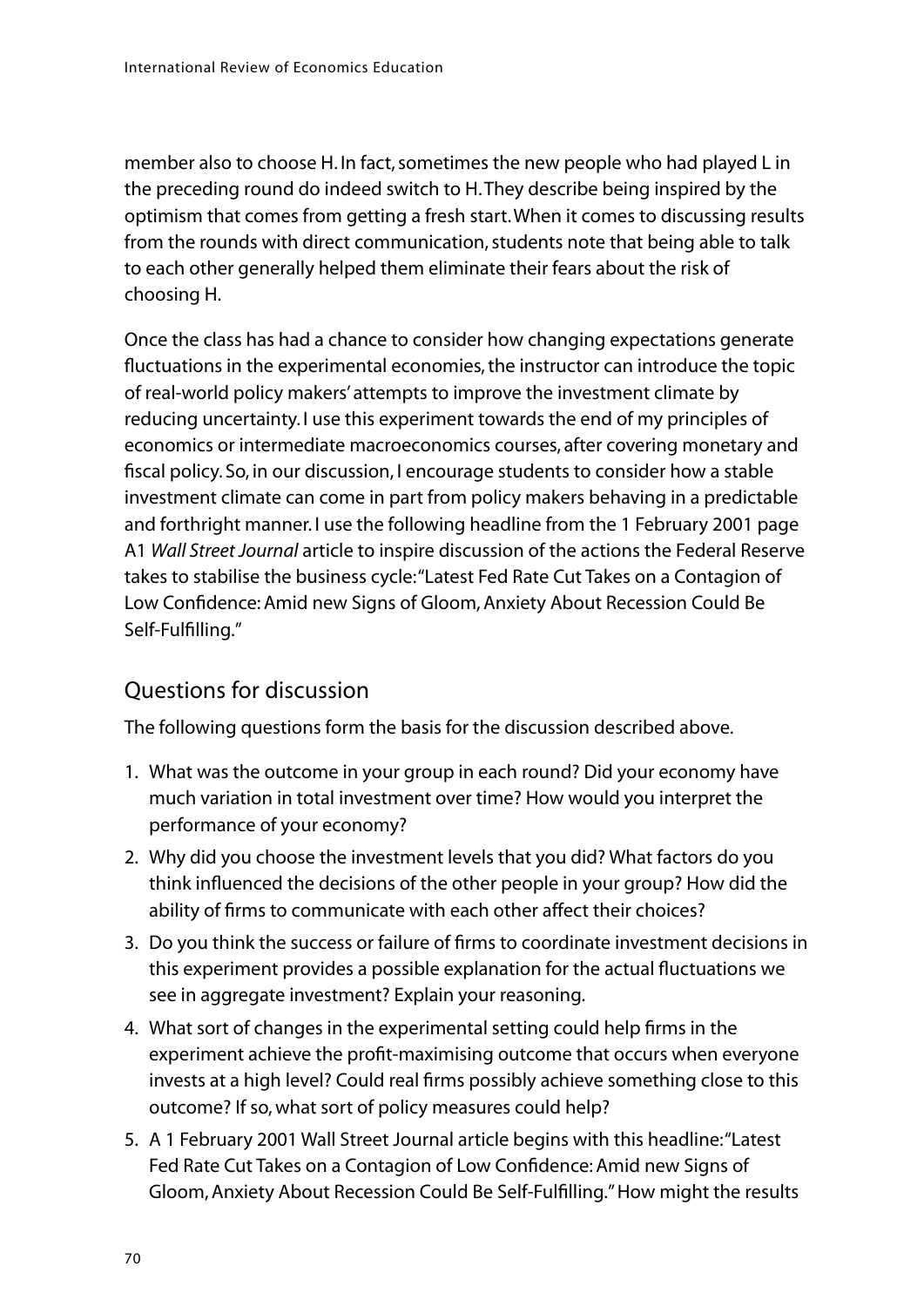of this experiment explain why anxiety about a recession could be self-fulfilling? How might the Federal Reserve reduce this anxiety?

#### Feedback

Two days after running the experiment in my intermediate macroeconomics course, I asked students to take two minutes to write down what they learned from the experiment.The following were some of their comments in response to this open-ended question.

- The business cycle depends on people's expectations of the behaviour of other firms and their interpretation of past behaviour. Communication can help eliminate fears about coming economic conditions and promote investment.
- If one person in a group is either pessimistic or random, it makes coordination difficult, if not impossible. People in groups had less faith in new entrants to the market. Communication within a group helped.
- Indirect communication seemed to have hindered aggregate profits more than help them.Once one economy did well (all four highs), it encouraged other firms in other economies to have more faith and invest at high levels.

### Example results

Table 3 shows the full results for the introductory macroeconomics class whose first two rounds of results appear in Table 2. I ran eight rounds in 42 minutes, leaving 8 minutes for a follow-up discussion. During the first seven rounds, I did not let students communicate directly with each other, although I did conduct a general discussion between rounds, as groups reported their results. In round 8, I let students talk to each other. After the sixth round, I had Groups 1 and 3 exchange two of their members.Table 3 reports the results for all of the groups for the first six rounds, before the switching.Table 3 also includes the seventh and eighth rounds for groups 2 and 4, which had no switching. Group 5 appears in Table 3 with a new member (a late-arriving student) italicised in bold.

When I rearranged groups 1 and 3, I wanted to see what would happen to group 1, with its strong history of playing H, when mixed with a group that had predominantly played L. So, in round 7, I combined the first two students from group 1 with the second and fourth students from group 3. Of the people coming from the low investment group, the only one who had chosen H in the preceding round now switched to L. On the other hand, one who had played L in the preceding round switched to H, a move she described as inspired by the optimism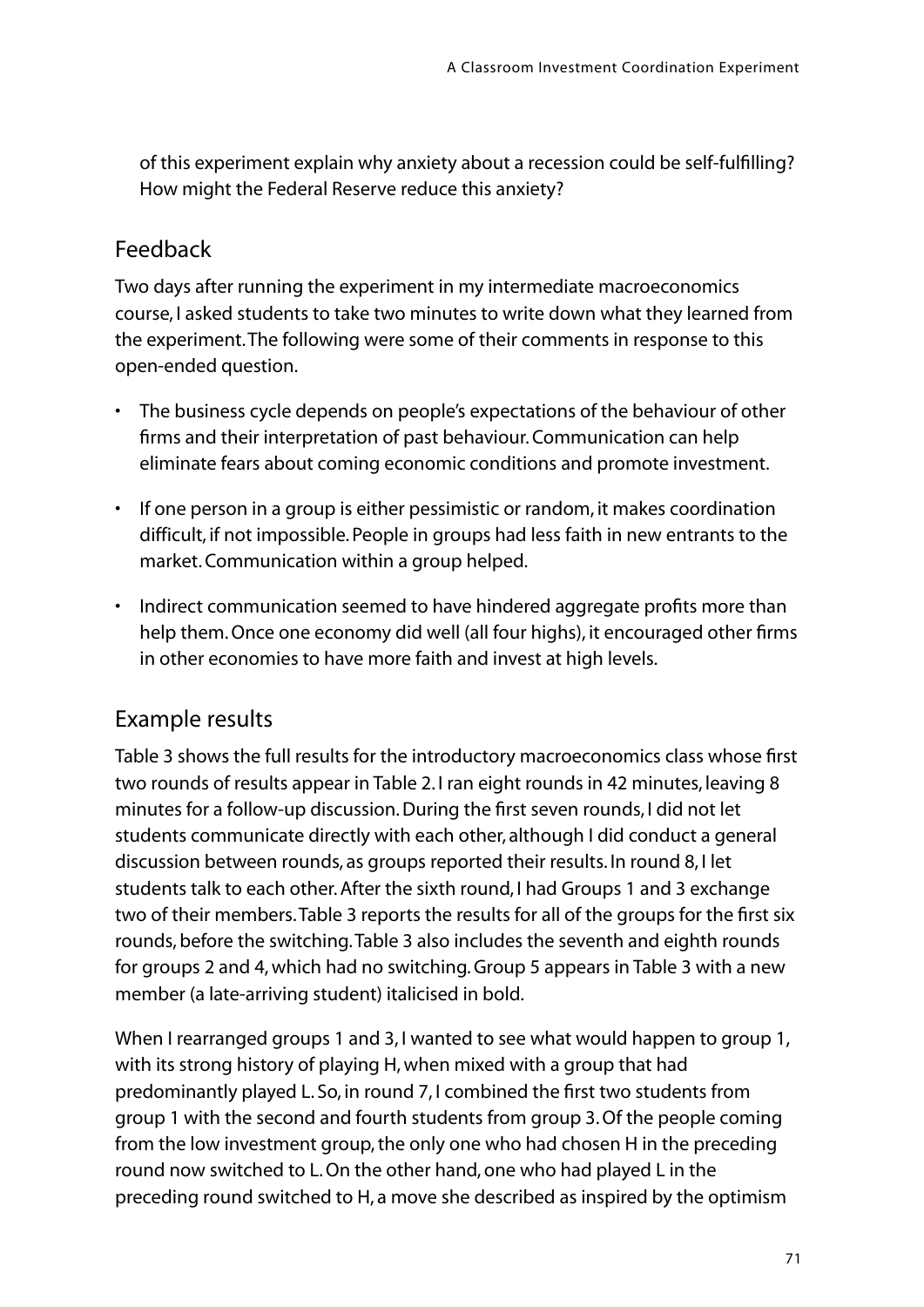| Round          | Group 1 | Group <sub>2</sub> | Group 3 | Group 4 | Group 5 |
|----------------|---------|--------------------|---------|---------|---------|
| 1              | LHHH    | LLLL               | LLLL    | LLLH    | LLHH    |
| 2              | нннн    | LHHL               | LHLH    | HHLH    | LHLH    |
| 3              | нннн    | HLLH               | LLHL    | HHHL    | LHHL    |
| $\overline{4}$ | нннн    | HLHH               | HLLH    | нннн    | LHHH    |
| 5              | HHHH    | нннн               | LLHH    | LHHH    | нннн    |
| 6              | нннн    | нннн               | LLHL    | LHHH    | нннн    |
| 7              |         | нннн               |         | HHHL    | LHLH    |
| 8              |         | нннн               |         | нннн    | LHHH    |

**Table 3:** Experimental Results

that comes from getting a fresh start.The other two continued to play L. All three who played L explained that they feared their group's history of playing L would scare the new members into switching to L. In fact, one of the people from the cooperative group did switch to L, but the other three continued to play H.These three playing H reported that they had hoped their group's history of playing H would encourage the new members to switch to H.

Substituting a new student into group 5 significantly reduced its level of investment in round 7. In fact, this group was the only group that had anyone play L in round 8, when students could communicate directly with each other. In the many times I have run this experiment, both in my own fairly small classes and as a guest instructor in sections of up to 60 students, I have found that students almost always coordinate on the high investment equilibrium once they can communicate directly.

#### Exam question

I use the final exam question below to follow up on the experiment. A sample student answer also appears below.

**Question:** *Consider John Maynard Keynes, who wrote about the macroeconomy during the Great Depression.Keynes believed it was possible for a recession to be caused by a general feeling of uncertainty among business owners about the likelihood that other business owners would decide to make investment expenditures. Use the results from our investment coordination experiment to explain why that feeling of uncertainty could cause and perpetuate a recession. Be sure to define investment in your explanation.*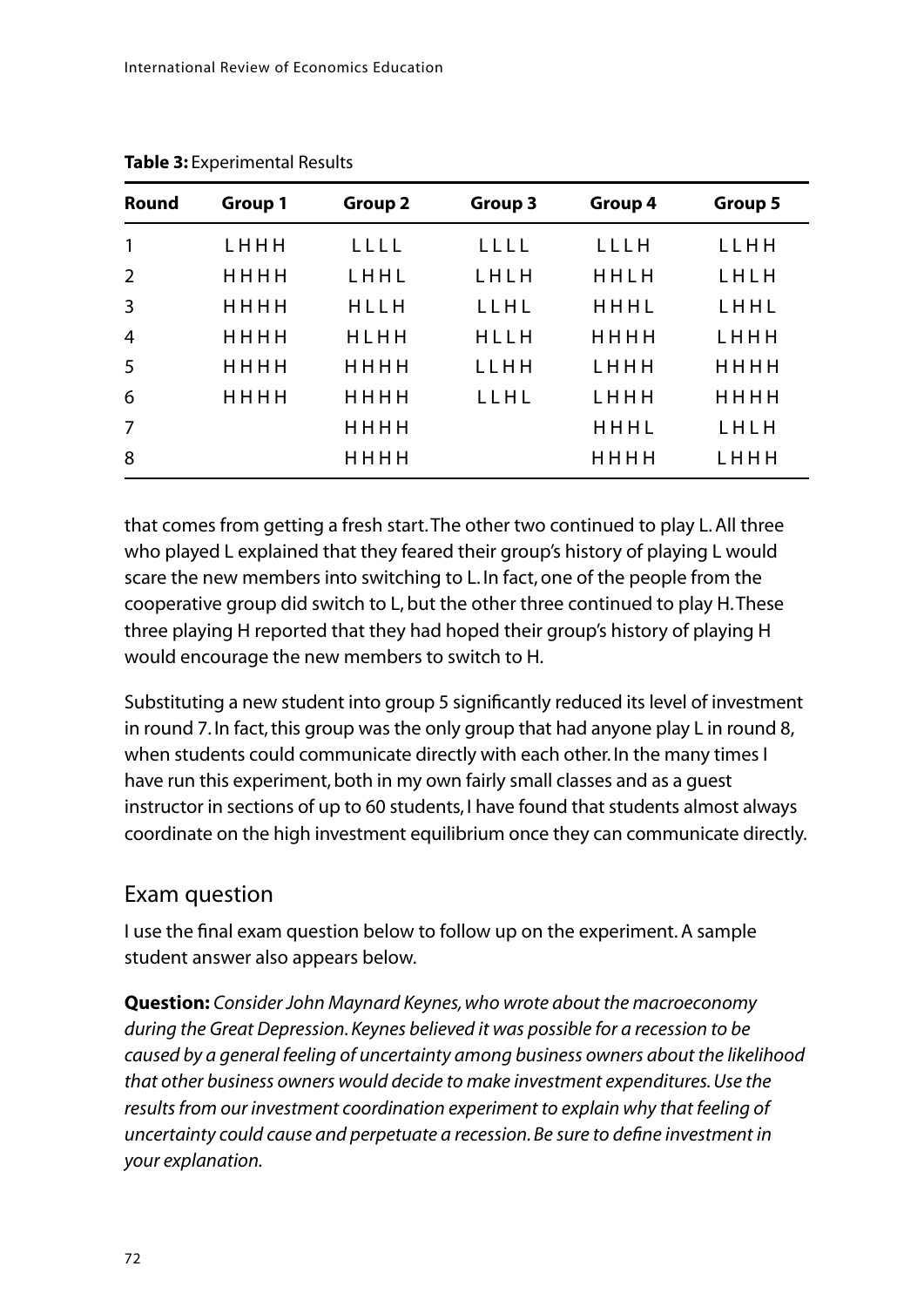**Sample student answer:** *Self-fulfilling waves of optimism or pessimism can affect growth in the economy. In our experiment a firm was only likely to choose a high level of investment if it thought it was very likely for other firms to do so. Investment, which is the new capital, equipment and buildings purchased by a firm, was under-produced due to pessimistic expectations. Once one economy successfully coordinated, it made firms in another economy more optimistic about investment prospects. Some economies remained at low levels of output because firms had no reason to expect expansionary behaviour from other firms. Indirect communication helped firms communicate their expectations and reduce speculation.This occasionally spread panic when a firm communicated low expectations. Direct communication was the most effective means of coordinating firms' behaviour.*

I have found, from the answers to this exam question and from general discussion, that the experiment provides a concrete and memorable example of what economists mean by investment. After the experiment, when we talk about the economic role of investment, students finally seem to understand that we mean additions to the capital stock, not purchases of financial assets. So, as a side benefit, the experiment helps students stop confusing the economics and layman's definitions of investment.

### Conclusion

This experiment demonstrates how expectations about the investment climate can generate economic fluctuations. Participating in the experiment introduces students to theories of recessions as coordination failures.The follow-up discussion covers the issue of how policy makers can reduce uncertainty about the investment climate that could otherwise lead to self-fulfilling expectations of recession.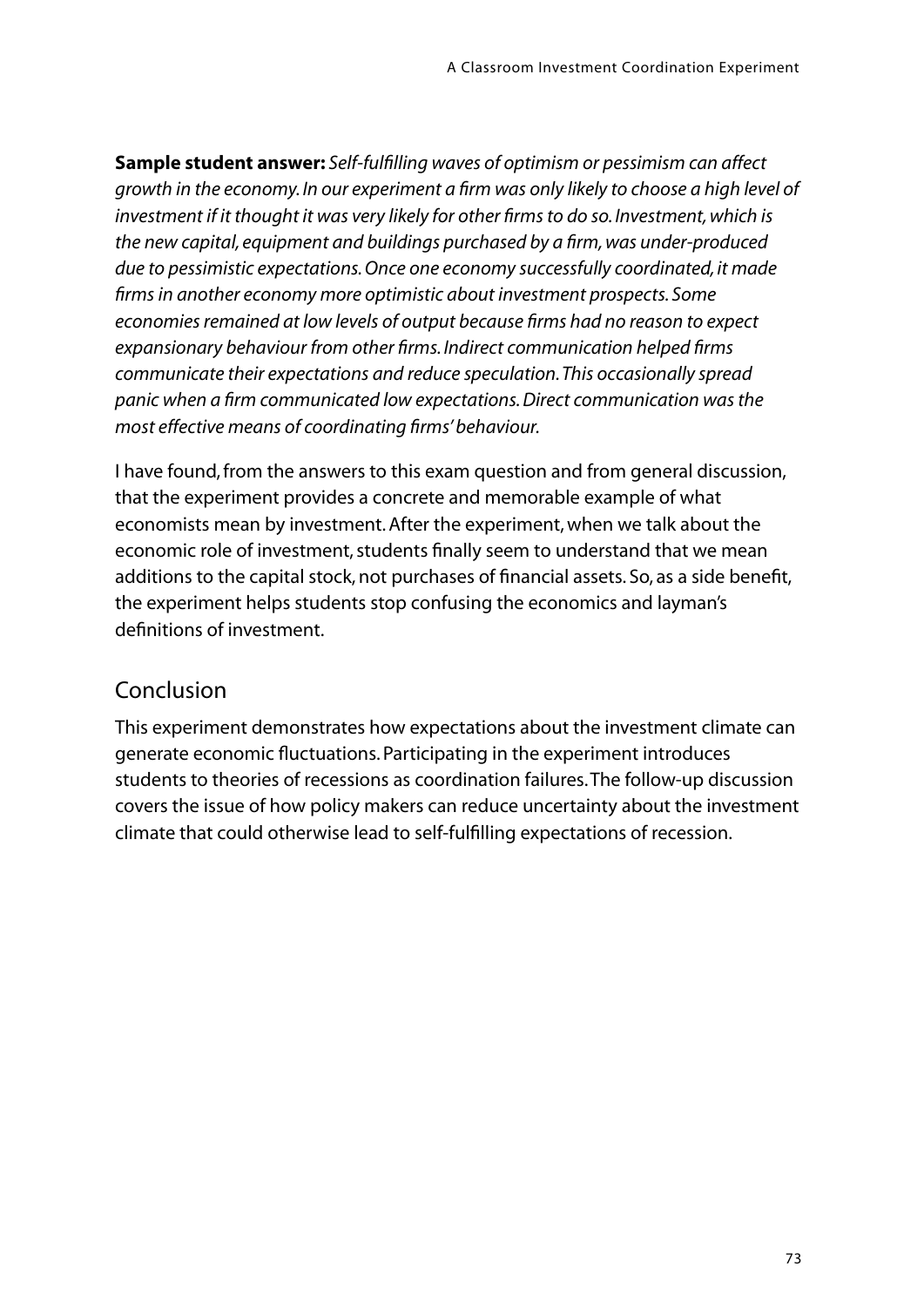## Appendix A: Instructions for the investment coordination experiment

- 1. You operate a firm and have to decide when to expand your factory and buy new equipment.This investment expenditure would increase your profits if the economy as a whole were about to expand, so that people would have the income to buy your new products.The economy would be about to expand if other firms were also spending on additions to factories and equipment, thereby increasing aggregate demand. On the other hand, suppose you invest and it turns out that other firms did not invest.Then, you would have spent a considerable amount in a period of recession. Because incomes did not rise, you would have incurred a large cost without selling any more of your product.Thus, it would be a bad idea for you to invest if other firms were not simultaneously doing so.
- 2. I will put you in a group with three other students.Your group of four firms will represent an economy. Each of the firms in your group will simultaneously and independently choose its own level of investment.You can choose either a high level of investment (H) or a low level of investment (L).The chart below shows the profits your firm could earn, depending on what the other firms in your group do.You would earn these profits in the form of pieces of candy. Let's look at the first column of the chart. It shows your possible profits if no one else in your group chooses H. In this case, the low investment by the other firms in your group generates a recession for your economy. Under these circumstances, if you choose H, you would earn a profit of zero. If you instead choose L, you would earn profits of 2. Here, choosing L gives you more profit because you avoid the futile expense of high investment during a recession. Similarly, the last column shows your possible profits if the three other firms in your group all choose H. In this case, the high investment by the other firms in your group generates an economic expansion. Under these circumstances, if you choose H, you would earn profits of 5. If you instead choose L, you would earn only 4. Here, you are better off investing at a high level to take advantage of the expanding economy. Let's also consider the middle columns.What are your possible profits if one other firm in your group chooses H? How about if two other firms in your group choose H?

| Of the 3 other firms in your group,<br>the number who choose H |             |  |   |  |
|----------------------------------------------------------------|-------------|--|---|--|
| Your profits if you choose H                                   | $^{\prime}$ |  | 5 |  |
| Your profits if you choose L                                   |             |  |   |  |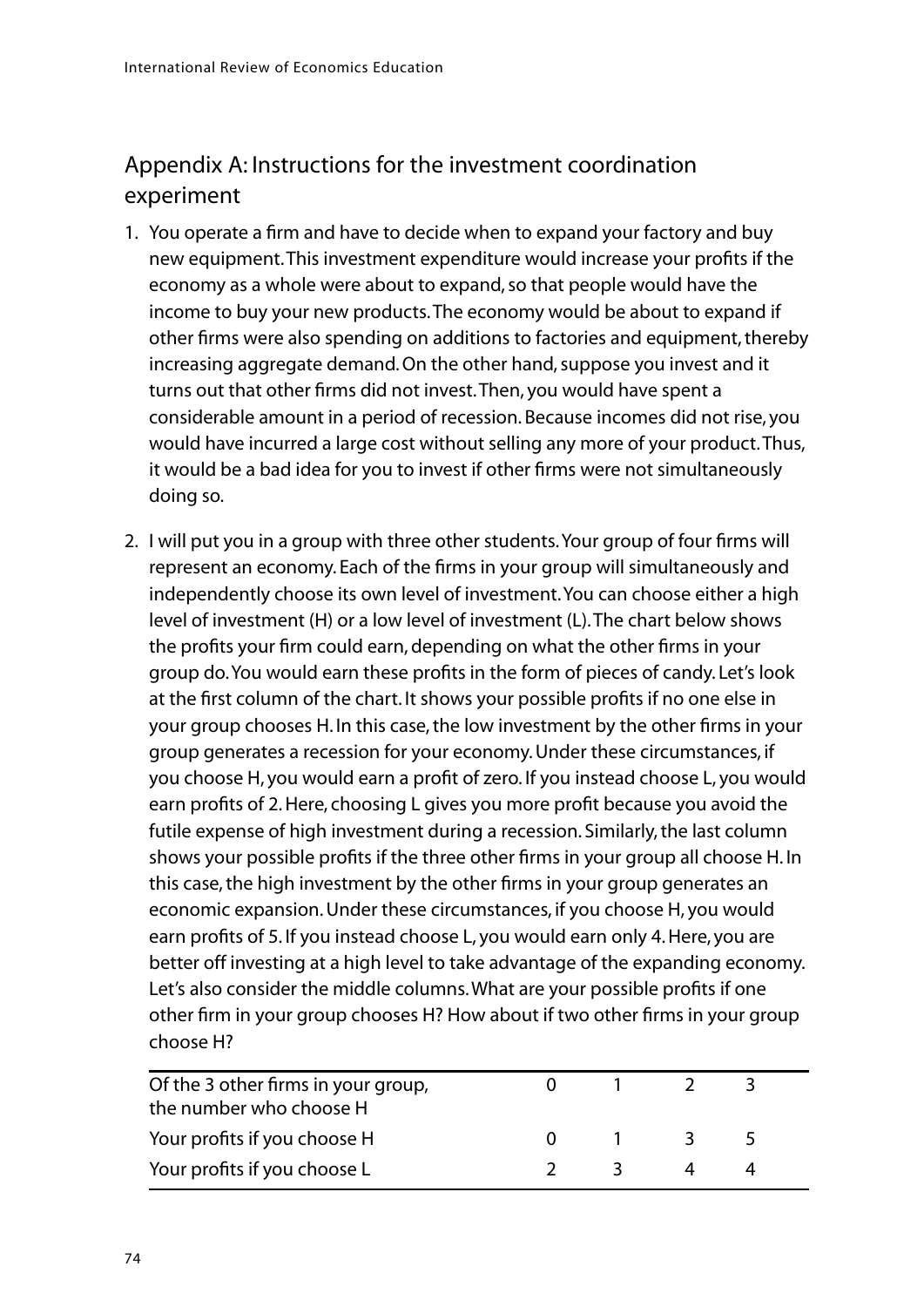- 3. There will be several rounds in this experiment. In each round you will decide whether to invest at a high or low level, knowing from the chart how your profits will depend on the choices of the other members of your group. However, only one round will actually provide profits in the form of candy. At the end of the experiment, I will roll a die to determine which round that will be. So, any round could potentially provide profits, but only one round actually will.
- 4. In each round you will write down your investment decision on your record-keeping sheet, taking care that no one else can see it. At the point when you make your decision, you will not know what the other people in your group are choosing. In fact, you are not even allowed to talk to anyone else in the class about what they intend to choose. After everyone has made their choice, then you will find out what the other people in your group decided to do that round.
- 5. After a few rounds, I might switch the members of your group. I will not tell you how many rounds we will run altogether.

| Round          | <b>Names of the other</b><br>people in your group | Your<br>investment<br>level | <b>Investment levels</b><br>of the other people<br>in your group | Your<br>profit |
|----------------|---------------------------------------------------|-----------------------------|------------------------------------------------------------------|----------------|
| 1              |                                                   |                             |                                                                  |                |
| $\overline{2}$ |                                                   |                             |                                                                  |                |
| 3              |                                                   |                             |                                                                  |                |
| $\overline{4}$ |                                                   |                             |                                                                  |                |
| 5              |                                                   |                             |                                                                  |                |
| 6              |                                                   |                             |                                                                  |                |
| $\overline{7}$ |                                                   |                             |                                                                  |                |
| 8              |                                                   |                             |                                                                  |                |
| 9              |                                                   |                             |                                                                  |                |
| 10             |                                                   |                             |                                                                  |                |
| 11             |                                                   |                             |                                                                  |                |
| 12             |                                                   |                             |                                                                  |                |
| 13             |                                                   |                             |                                                                  |                |
| 14             |                                                   |                             |                                                                  |                |
| 15             |                                                   |                             |                                                                  |                |

#### Appendix B: Student record-keeping sheet